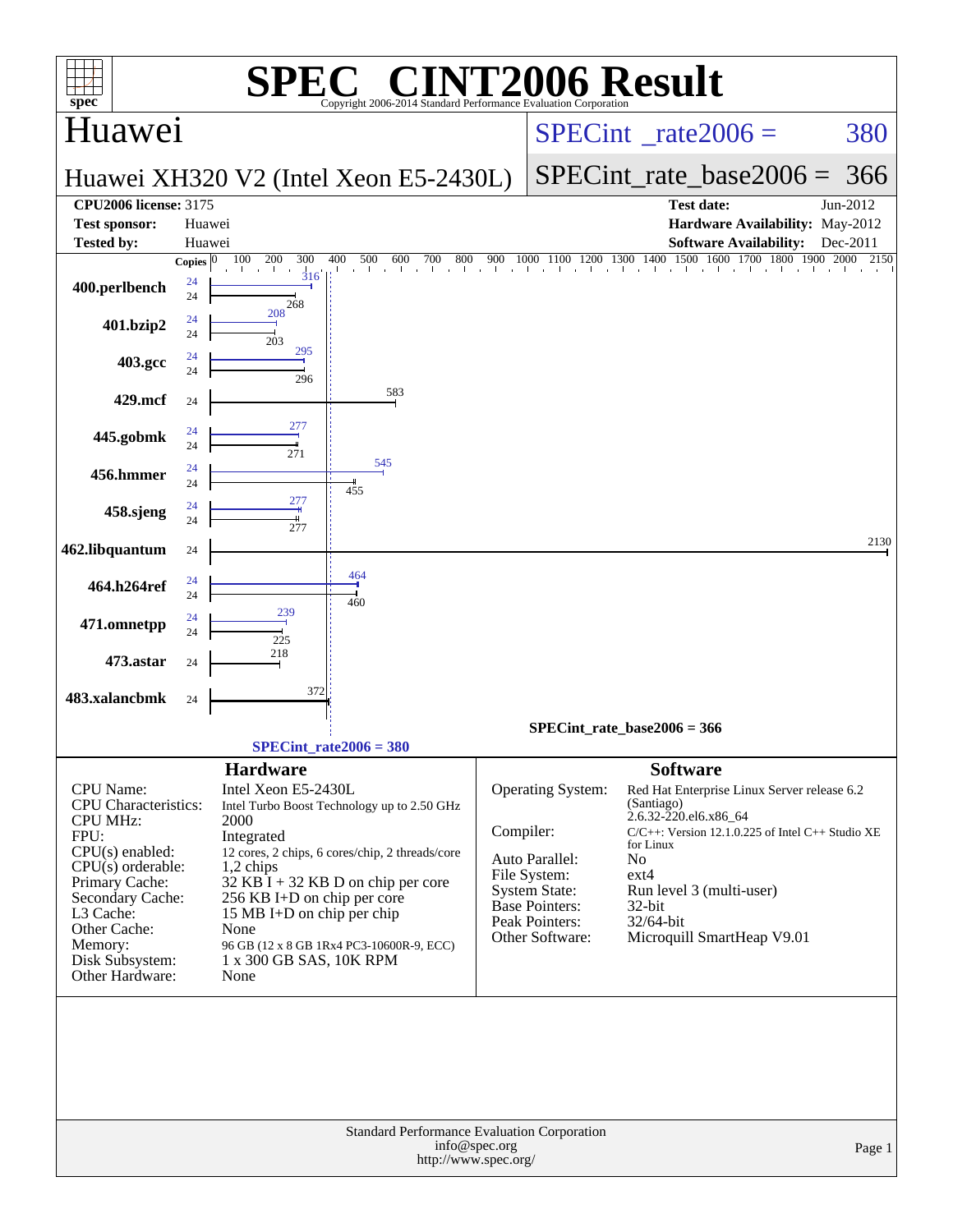

# **[SPEC CINT2006 Result](http://www.spec.org/auto/cpu2006/Docs/result-fields.html#SPECCINT2006Result)**

#### Huawei

#### SPECint rate $2006 = 380$

Huawei XH320 V2 (Intel Xeon E5-2430L)

[SPECint\\_rate\\_base2006 =](http://www.spec.org/auto/cpu2006/Docs/result-fields.html#SPECintratebase2006) 366

**[CPU2006 license:](http://www.spec.org/auto/cpu2006/Docs/result-fields.html#CPU2006license)** 3175 **[Test date:](http://www.spec.org/auto/cpu2006/Docs/result-fields.html#Testdate)** Jun-2012

**[Test sponsor:](http://www.spec.org/auto/cpu2006/Docs/result-fields.html#Testsponsor)** Huawei **[Hardware Availability:](http://www.spec.org/auto/cpu2006/Docs/result-fields.html#HardwareAvailability)** May-2012 **[Tested by:](http://www.spec.org/auto/cpu2006/Docs/result-fields.html#Testedby)** Huawei **[Software Availability:](http://www.spec.org/auto/cpu2006/Docs/result-fields.html#SoftwareAvailability)** Dec-2011

#### **[Results Table](http://www.spec.org/auto/cpu2006/Docs/result-fields.html#ResultsTable)**

|                                                                                                          | <b>Base</b>   |                |              |                |            |                |                  | <b>Peak</b>   |                |              |                |              |                |              |
|----------------------------------------------------------------------------------------------------------|---------------|----------------|--------------|----------------|------------|----------------|------------------|---------------|----------------|--------------|----------------|--------------|----------------|--------------|
| <b>Benchmark</b>                                                                                         | <b>Copies</b> | <b>Seconds</b> | <b>Ratio</b> | <b>Seconds</b> | Ratio      | <b>Seconds</b> | Ratio            | <b>Copies</b> | <b>Seconds</b> | <b>Ratio</b> | <b>Seconds</b> | <b>Ratio</b> | <b>Seconds</b> | <b>Ratio</b> |
| 400.perlbench                                                                                            | 24            | 876            | 268          | 875            | 268        | 873            | 269 <sub>1</sub> | 24            | 741            | 316          | 742            | 316          | 737            | 318          |
| 401.bzip2                                                                                                | 24            | 1139           | 203          | 1142           | 203        | 1138           | 204              | 24            | 1111           | 208          | 1110           | 209          | 1118           | 207          |
| $403.\mathrm{gcc}$                                                                                       | 24            | 655            | 295          | 653            | <b>296</b> | 652            | 296              | 24            | 655            | 295          | 655            | 295          | 658            | 294          |
| $429$ .mcf                                                                                               | 24            | 376            | 583          | 376            | 583        | 375            | 583              | 24            | 376            | 583          | 376            | 583          | 375            | 583          |
| $445$ .gobmk                                                                                             | 24            | 930            | 271          | 915            | 275        | 930            | 271              | 24            | 909            | 277          | 910            | 277          | 906            | 278          |
| 456.hmmer                                                                                                | 24            | 498            | 450          | 492            | 455        | 492            | 455              | 24            | 411            | 544          | 411            | 545          | 411            | 545          |
| $458$ .sjeng                                                                                             | 24            | 1050           | 277          | 1048           | 277        | 1077           | <b>270</b>       | 24            | 1051           | 276          | 1048           | 277          | 1017           | 286          |
| 462.libquantum                                                                                           | 24            | 233            | 2130         | 233            | 2130       | 233            | 2130             | 24            | 233            | 2130         | 233            | 2130         | 233            | 2130         |
| 464.h264ref                                                                                              | 24            | 1151           | 461          | 1154           | 460        | 1158           | 459              | 24            | 1145           | 464          | 1152           | 461          | 1140           | 466          |
| 471.omnetpp                                                                                              | 24            | 666            | 225          | 666            | 225        | 667            | 225              | 24            | 628            | 239          | 628            | 239          | 628            | 239          |
| $473$ . astar                                                                                            | 24            | 774            | 218          | 773            | 218        | 774            | 218              | 24            | 774            | 218          | 773            | 218          | 774            | 218          |
| 483.xalancbmk                                                                                            | 24            | 443            | 374          | 445            | 372        | 445            | 372              | 24            | 443            | 374          | 445            | 372          | 445            | 372          |
| Results appear in the order in which they were run. Bold underlined text indicates a median measurement. |               |                |              |                |            |                |                  |               |                |              |                |              |                |              |

#### **[Submit Notes](http://www.spec.org/auto/cpu2006/Docs/result-fields.html#SubmitNotes)**

 The numactl mechanism was used to bind copies to processors. The config file option 'submit' was used to generate numactl commands to bind each copy to a specific processor. For details, please see the config file.

#### **[Operating System Notes](http://www.spec.org/auto/cpu2006/Docs/result-fields.html#OperatingSystemNotes)**

 Stack size set to unlimited using "ulimit -s unlimited" Transparent Huge Pages enabled with: echo always > /sys/kernel/mm/redhat\_transparent\_hugepage/enabled Filesystem page cache cleared with:<br>echo 1> /proc/sys/vm/drop cac /proc/sys/vm/drop\_caches runspec command invoked through numactl i.e.: numactl --interleave=all runspec <etc> Select only test related files when installing the operating system

#### **[Platform Notes](http://www.spec.org/auto/cpu2006/Docs/result-fields.html#PlatformNotes)**

 BIOS configuration: Set Power Efficiency Mode to Performance Baseboard Management Controller used to adjust the fan speed to 100% Sysinfo program /spec/config/sysinfo.rev6800 \$Rev: 6800 \$ \$Date:: 2011-10-11 #\$ 6f2ebdff5032aaa42e583f96b07f99d3 running on BH622-RH6.2 Thu Jun 7 02:11:12 2012

 This section contains SUT (System Under Test) info as seen by some common utilities. To remove or add to this section, see: <http://www.spec.org/cpu2006/Docs/config.html#sysinfo> Continued on next page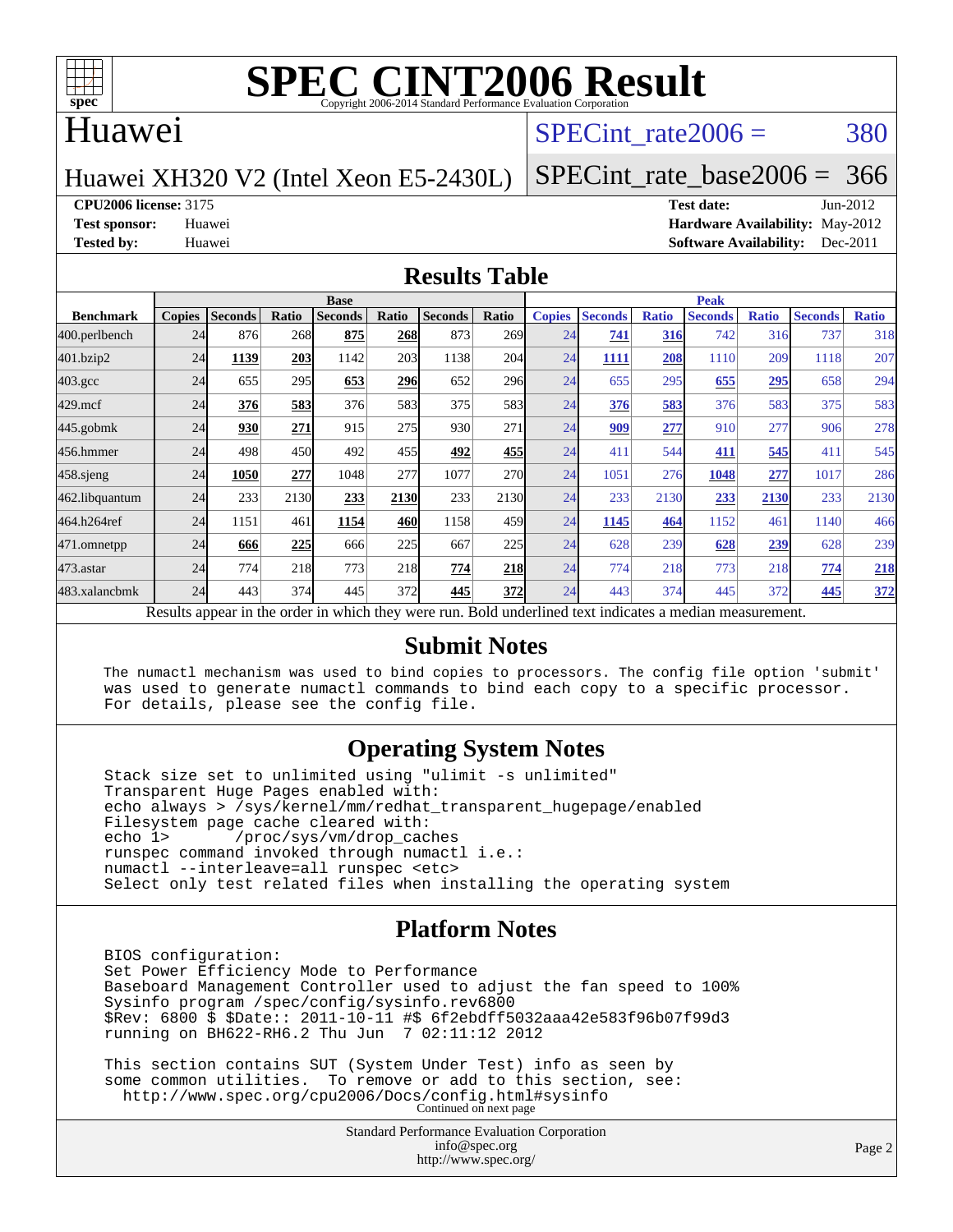

#### **[SPEC CINT2006 Result](http://www.spec.org/auto/cpu2006/Docs/result-fields.html#SPECCINT2006Result)** Copyright 2006-2014 Standard Performance Evaluation Corporation

#### Huawei

 $SPECint rate2006 = 380$ 

[SPECint\\_rate\\_base2006 =](http://www.spec.org/auto/cpu2006/Docs/result-fields.html#SPECintratebase2006) 366

Huawei XH320 V2 (Intel Xeon E5-2430L)

**[Tested by:](http://www.spec.org/auto/cpu2006/Docs/result-fields.html#Testedby)** Huawei **[Software Availability:](http://www.spec.org/auto/cpu2006/Docs/result-fields.html#SoftwareAvailability)** Dec-2011

**[CPU2006 license:](http://www.spec.org/auto/cpu2006/Docs/result-fields.html#CPU2006license)** 3175 **[Test date:](http://www.spec.org/auto/cpu2006/Docs/result-fields.html#Testdate)** Jun-2012 **[Test sponsor:](http://www.spec.org/auto/cpu2006/Docs/result-fields.html#Testsponsor)** Huawei **[Hardware Availability:](http://www.spec.org/auto/cpu2006/Docs/result-fields.html#HardwareAvailability)** May-2012

#### **[Platform Notes \(Continued\)](http://www.spec.org/auto/cpu2006/Docs/result-fields.html#PlatformNotes)**

 From /proc/cpuinfo model name : Intel(R) Xeon(R) CPU E5-2430L 0 @ 2.00GHz 2 "physical id"s (chips) 24 "processors" cores, siblings (Caution: counting these is hw and system dependent. The following excerpts from /proc/cpuinfo might not be reliable. Use with caution.) cpu cores : 6 siblings : 12 physical 0: cores 0 1 2 3 4 5 physical 1: cores 0 1 2 3 4 5 cache size : 15360 KB From /proc/meminfo MemTotal: 99042216 kB<br>HugePages Total: 0 HugePages\_Total: 0 Hugepagesize: 2048 kB From /etc/\*release\* /etc/\*version\* redhat-release: Red Hat Enterprise Linux Server release 6.2 (Santiago) system-release: Red Hat Enterprise Linux Server release 6.2 (Santiago) system-release-cpe: cpe:/o:redhat:enterprise\_linux:6server:ga:server uname -a: Linux BH622-RH6.2 2.6.32-220.el6.x86\_64 #1 SMP Wed Nov 9 08:03:13 EST 2011 x86\_64 x86\_64 x86\_64 GNU/Linux run-level 3 Jun 7 02:07 SPEC is set to: /spec Filesystem Type Size Used Avail Use% Mounted on<br>
/dev/sdal ext4 197G 21G 166G 12% / /dev/sda1 ext4 197G 21G 166G 12% / Additional information from dmidecode: Memory: 12x Samsu M393B 8 GB 1333 MHz 1 rank (End of data from sysinfo program)

#### **[General Notes](http://www.spec.org/auto/cpu2006/Docs/result-fields.html#GeneralNotes)**

Environment variables set by runspec before the start of the run: LD\_LIBRARY\_PATH = "/spec/libs/32:/spec/libs/64"

 Binaries compiled on a system with 2 x Xeon X5645 CPU + 16GB memory using RHEL 6.1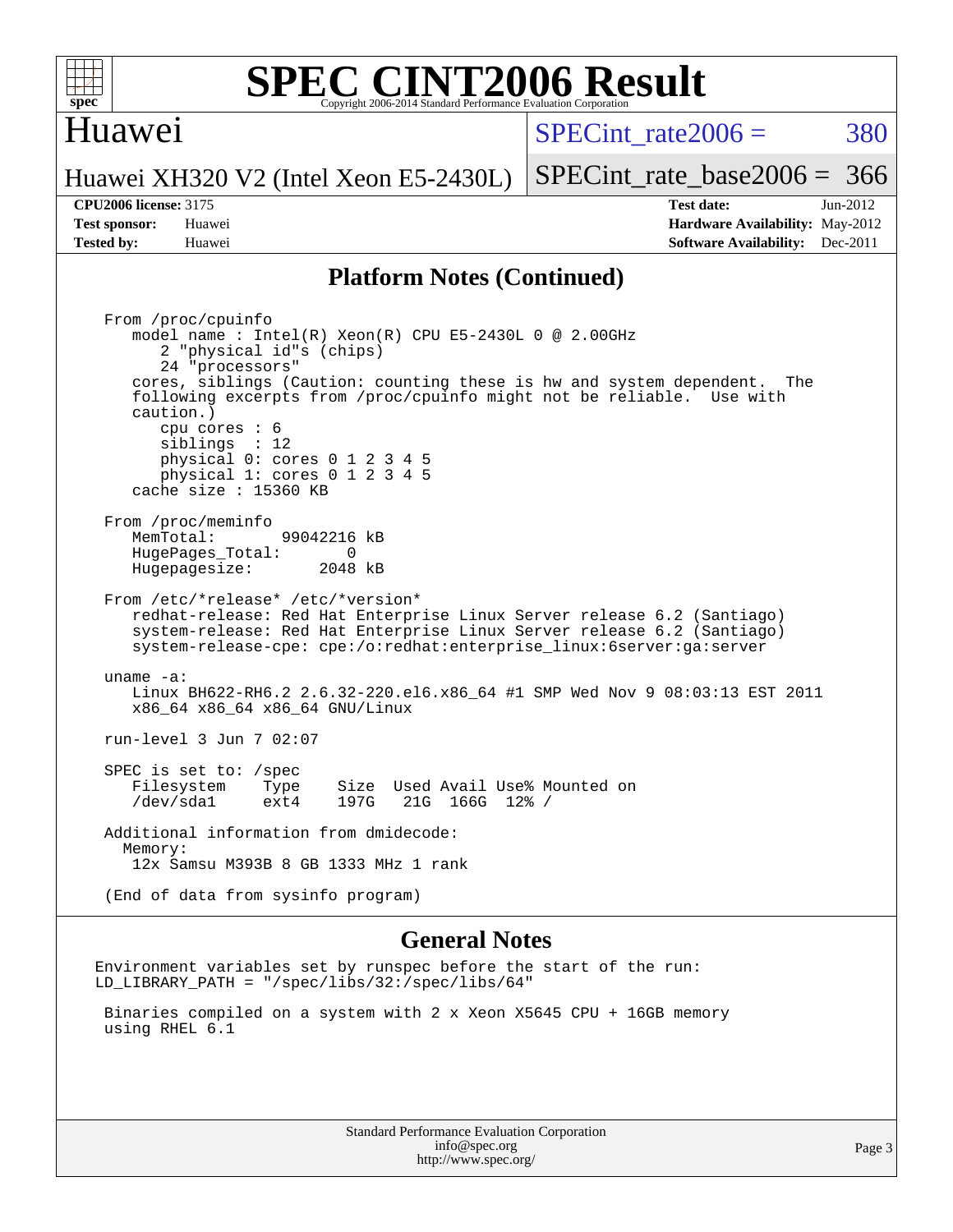

# **[SPEC CINT2006 Result](http://www.spec.org/auto/cpu2006/Docs/result-fields.html#SPECCINT2006Result)**

### Huawei

SPECint rate $2006 = 380$ 

[SPECint\\_rate\\_base2006 =](http://www.spec.org/auto/cpu2006/Docs/result-fields.html#SPECintratebase2006) 366

Huawei XH320 V2 (Intel Xeon E5-2430L)

**[Tested by:](http://www.spec.org/auto/cpu2006/Docs/result-fields.html#Testedby)** Huawei **[Software Availability:](http://www.spec.org/auto/cpu2006/Docs/result-fields.html#SoftwareAvailability)** Dec-2011

**[CPU2006 license:](http://www.spec.org/auto/cpu2006/Docs/result-fields.html#CPU2006license)** 3175 **[Test date:](http://www.spec.org/auto/cpu2006/Docs/result-fields.html#Testdate)** Jun-2012 **[Test sponsor:](http://www.spec.org/auto/cpu2006/Docs/result-fields.html#Testsponsor)** Huawei **[Hardware Availability:](http://www.spec.org/auto/cpu2006/Docs/result-fields.html#HardwareAvailability)** May-2012

# **[Base Compiler Invocation](http://www.spec.org/auto/cpu2006/Docs/result-fields.html#BaseCompilerInvocation)**

[C benchmarks](http://www.spec.org/auto/cpu2006/Docs/result-fields.html#Cbenchmarks):  $\text{icc}$   $-\text{m32}$ 

[C++ benchmarks:](http://www.spec.org/auto/cpu2006/Docs/result-fields.html#CXXbenchmarks) [icpc -m32](http://www.spec.org/cpu2006/results/res2012q3/cpu2006-20120629-23266.flags.html#user_CXXbase_intel_icpc_4e5a5ef1a53fd332b3c49e69c3330699)

## **[Base Portability Flags](http://www.spec.org/auto/cpu2006/Docs/result-fields.html#BasePortabilityFlags)**

 400.perlbench: [-DSPEC\\_CPU\\_LINUX\\_IA32](http://www.spec.org/cpu2006/results/res2012q3/cpu2006-20120629-23266.flags.html#b400.perlbench_baseCPORTABILITY_DSPEC_CPU_LINUX_IA32) 462.libquantum: [-DSPEC\\_CPU\\_LINUX](http://www.spec.org/cpu2006/results/res2012q3/cpu2006-20120629-23266.flags.html#b462.libquantum_baseCPORTABILITY_DSPEC_CPU_LINUX) 483.xalancbmk: [-DSPEC\\_CPU\\_LINUX](http://www.spec.org/cpu2006/results/res2012q3/cpu2006-20120629-23266.flags.html#b483.xalancbmk_baseCXXPORTABILITY_DSPEC_CPU_LINUX)

# **[Base Optimization Flags](http://www.spec.org/auto/cpu2006/Docs/result-fields.html#BaseOptimizationFlags)**

[C benchmarks](http://www.spec.org/auto/cpu2006/Docs/result-fields.html#Cbenchmarks):

[-xSSE4.2](http://www.spec.org/cpu2006/results/res2012q3/cpu2006-20120629-23266.flags.html#user_CCbase_f-xSSE42_f91528193cf0b216347adb8b939d4107) [-ipo](http://www.spec.org/cpu2006/results/res2012q3/cpu2006-20120629-23266.flags.html#user_CCbase_f-ipo) [-O3](http://www.spec.org/cpu2006/results/res2012q3/cpu2006-20120629-23266.flags.html#user_CCbase_f-O3) [-no-prec-div](http://www.spec.org/cpu2006/results/res2012q3/cpu2006-20120629-23266.flags.html#user_CCbase_f-no-prec-div) [-opt-prefetch](http://www.spec.org/cpu2006/results/res2012q3/cpu2006-20120629-23266.flags.html#user_CCbase_f-opt-prefetch) [-opt-mem-layout-trans=3](http://www.spec.org/cpu2006/results/res2012q3/cpu2006-20120629-23266.flags.html#user_CCbase_f-opt-mem-layout-trans_a7b82ad4bd7abf52556d4961a2ae94d5)

[C++ benchmarks:](http://www.spec.org/auto/cpu2006/Docs/result-fields.html#CXXbenchmarks)

[-xSSE4.2](http://www.spec.org/cpu2006/results/res2012q3/cpu2006-20120629-23266.flags.html#user_CXXbase_f-xSSE42_f91528193cf0b216347adb8b939d4107) [-ipo](http://www.spec.org/cpu2006/results/res2012q3/cpu2006-20120629-23266.flags.html#user_CXXbase_f-ipo) [-O3](http://www.spec.org/cpu2006/results/res2012q3/cpu2006-20120629-23266.flags.html#user_CXXbase_f-O3) [-no-prec-div](http://www.spec.org/cpu2006/results/res2012q3/cpu2006-20120629-23266.flags.html#user_CXXbase_f-no-prec-div) [-opt-prefetch](http://www.spec.org/cpu2006/results/res2012q3/cpu2006-20120629-23266.flags.html#user_CXXbase_f-opt-prefetch) [-opt-mem-layout-trans=3](http://www.spec.org/cpu2006/results/res2012q3/cpu2006-20120629-23266.flags.html#user_CXXbase_f-opt-mem-layout-trans_a7b82ad4bd7abf52556d4961a2ae94d5) [-Wl,-z,muldefs](http://www.spec.org/cpu2006/results/res2012q3/cpu2006-20120629-23266.flags.html#user_CXXbase_link_force_multiple1_74079c344b956b9658436fd1b6dd3a8a) [-L/smartheap -lsmartheap](http://www.spec.org/cpu2006/results/res2012q3/cpu2006-20120629-23266.flags.html#user_CXXbase_SmartHeap_7c9e394a5779e1a7fec7c221e123830c)

### **[Base Other Flags](http://www.spec.org/auto/cpu2006/Docs/result-fields.html#BaseOtherFlags)**

[C benchmarks](http://www.spec.org/auto/cpu2006/Docs/result-fields.html#Cbenchmarks):

403.gcc: [-Dalloca=\\_alloca](http://www.spec.org/cpu2006/results/res2012q3/cpu2006-20120629-23266.flags.html#b403.gcc_baseEXTRA_CFLAGS_Dalloca_be3056838c12de2578596ca5467af7f3)

# **[Peak Compiler Invocation](http://www.spec.org/auto/cpu2006/Docs/result-fields.html#PeakCompilerInvocation)**

[C benchmarks \(except as noted below\)](http://www.spec.org/auto/cpu2006/Docs/result-fields.html#Cbenchmarksexceptasnotedbelow): [icc -m32](http://www.spec.org/cpu2006/results/res2012q3/cpu2006-20120629-23266.flags.html#user_CCpeak_intel_icc_5ff4a39e364c98233615fdd38438c6f2) 400.perlbench: [icc -m64](http://www.spec.org/cpu2006/results/res2012q3/cpu2006-20120629-23266.flags.html#user_peakCCLD400_perlbench_intel_icc_64bit_bda6cc9af1fdbb0edc3795bac97ada53) 401.bzip2: [icc -m64](http://www.spec.org/cpu2006/results/res2012q3/cpu2006-20120629-23266.flags.html#user_peakCCLD401_bzip2_intel_icc_64bit_bda6cc9af1fdbb0edc3795bac97ada53)

456.hmmer: [icc -m64](http://www.spec.org/cpu2006/results/res2012q3/cpu2006-20120629-23266.flags.html#user_peakCCLD456_hmmer_intel_icc_64bit_bda6cc9af1fdbb0edc3795bac97ada53)

458.sjeng: [icc -m64](http://www.spec.org/cpu2006/results/res2012q3/cpu2006-20120629-23266.flags.html#user_peakCCLD458_sjeng_intel_icc_64bit_bda6cc9af1fdbb0edc3795bac97ada53)

```
C++ benchmarks: 
    icpc -m32
```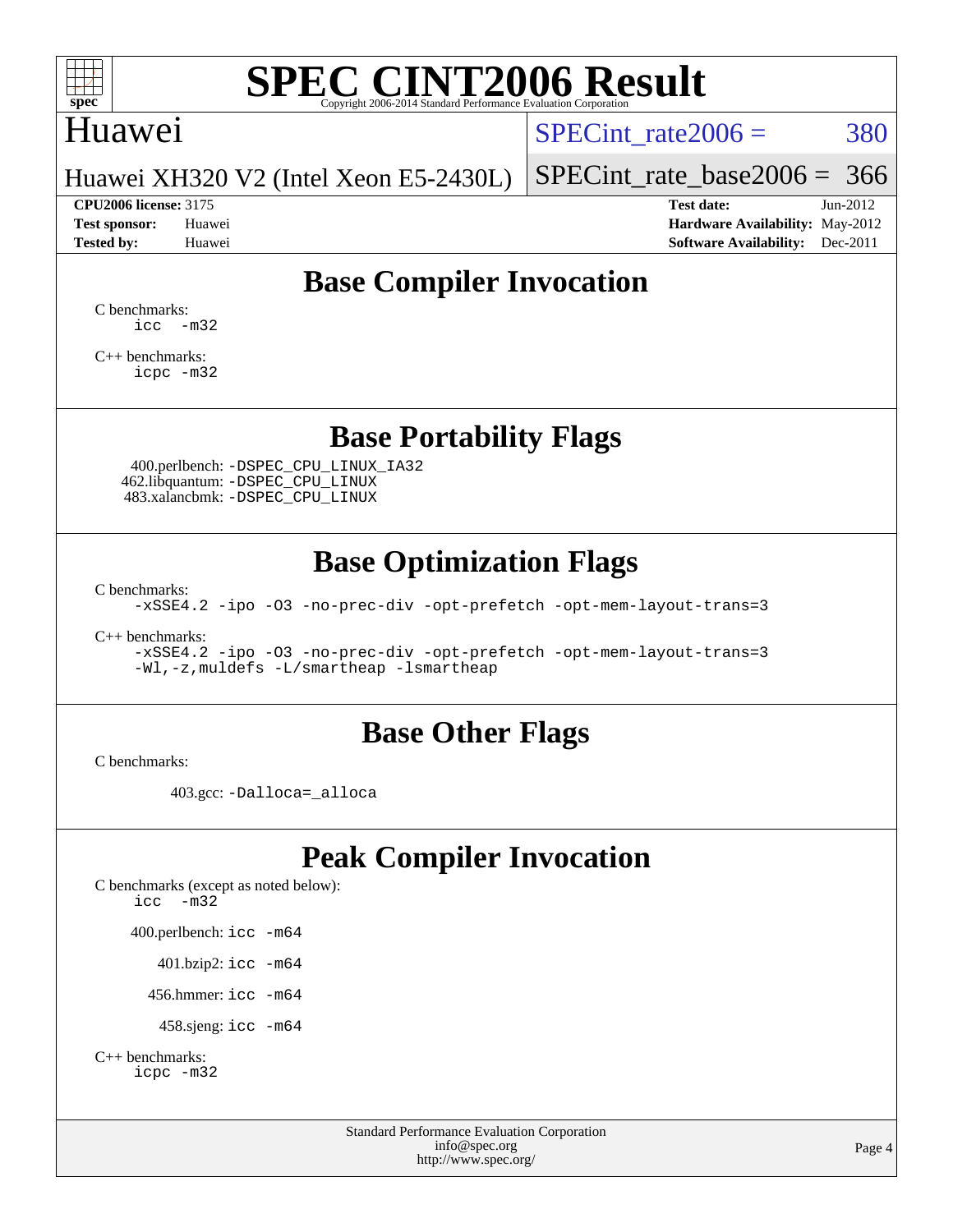

#### **[SPEC CINT2006 Result](http://www.spec.org/auto/cpu2006/Docs/result-fields.html#SPECCINT2006Result)** Copyright 2006-2014 Standard Performance Evaluation C

## Huawei

SPECint rate $2006 = 380$ 

Huawei XH320 V2 (Intel Xeon E5-2430L)

SPECint rate base  $2006 = 366$ 

**[CPU2006 license:](http://www.spec.org/auto/cpu2006/Docs/result-fields.html#CPU2006license)** 3175 **[Test date:](http://www.spec.org/auto/cpu2006/Docs/result-fields.html#Testdate)** Jun-2012 **[Test sponsor:](http://www.spec.org/auto/cpu2006/Docs/result-fields.html#Testsponsor)** Huawei **[Hardware Availability:](http://www.spec.org/auto/cpu2006/Docs/result-fields.html#HardwareAvailability)** May-2012 **[Tested by:](http://www.spec.org/auto/cpu2006/Docs/result-fields.html#Testedby)** Huawei **[Software Availability:](http://www.spec.org/auto/cpu2006/Docs/result-fields.html#SoftwareAvailability)** Dec-2011

# **[Peak Portability Flags](http://www.spec.org/auto/cpu2006/Docs/result-fields.html#PeakPortabilityFlags)**

 400.perlbench: [-DSPEC\\_CPU\\_LP64](http://www.spec.org/cpu2006/results/res2012q3/cpu2006-20120629-23266.flags.html#b400.perlbench_peakCPORTABILITY_DSPEC_CPU_LP64) [-DSPEC\\_CPU\\_LINUX\\_X64](http://www.spec.org/cpu2006/results/res2012q3/cpu2006-20120629-23266.flags.html#b400.perlbench_peakCPORTABILITY_DSPEC_CPU_LINUX_X64) 401.bzip2: [-DSPEC\\_CPU\\_LP64](http://www.spec.org/cpu2006/results/res2012q3/cpu2006-20120629-23266.flags.html#suite_peakCPORTABILITY401_bzip2_DSPEC_CPU_LP64) 456.hmmer: [-DSPEC\\_CPU\\_LP64](http://www.spec.org/cpu2006/results/res2012q3/cpu2006-20120629-23266.flags.html#suite_peakCPORTABILITY456_hmmer_DSPEC_CPU_LP64) 458.sjeng: [-DSPEC\\_CPU\\_LP64](http://www.spec.org/cpu2006/results/res2012q3/cpu2006-20120629-23266.flags.html#suite_peakCPORTABILITY458_sjeng_DSPEC_CPU_LP64) 462.libquantum: [-DSPEC\\_CPU\\_LINUX](http://www.spec.org/cpu2006/results/res2012q3/cpu2006-20120629-23266.flags.html#b462.libquantum_peakCPORTABILITY_DSPEC_CPU_LINUX) 483.xalancbmk: [-DSPEC\\_CPU\\_LINUX](http://www.spec.org/cpu2006/results/res2012q3/cpu2006-20120629-23266.flags.html#b483.xalancbmk_peakCXXPORTABILITY_DSPEC_CPU_LINUX)

# **[Peak Optimization Flags](http://www.spec.org/auto/cpu2006/Docs/result-fields.html#PeakOptimizationFlags)**

[C benchmarks](http://www.spec.org/auto/cpu2006/Docs/result-fields.html#Cbenchmarks):

 400.perlbench: [-xSSE4.2](http://www.spec.org/cpu2006/results/res2012q3/cpu2006-20120629-23266.flags.html#user_peakPASS2_CFLAGSPASS2_LDCFLAGS400_perlbench_f-xSSE42_f91528193cf0b216347adb8b939d4107)(pass 2) [-prof-gen](http://www.spec.org/cpu2006/results/res2012q3/cpu2006-20120629-23266.flags.html#user_peakPASS1_CFLAGSPASS1_LDCFLAGS400_perlbench_prof_gen_e43856698f6ca7b7e442dfd80e94a8fc)(pass 1) [-ipo](http://www.spec.org/cpu2006/results/res2012q3/cpu2006-20120629-23266.flags.html#user_peakPASS2_CFLAGSPASS2_LDCFLAGS400_perlbench_f-ipo)(pass 2) [-O3](http://www.spec.org/cpu2006/results/res2012q3/cpu2006-20120629-23266.flags.html#user_peakPASS2_CFLAGSPASS2_LDCFLAGS400_perlbench_f-O3)(pass 2) [-no-prec-div](http://www.spec.org/cpu2006/results/res2012q3/cpu2006-20120629-23266.flags.html#user_peakPASS2_CFLAGSPASS2_LDCFLAGS400_perlbench_f-no-prec-div)(pass 2) [-prof-use](http://www.spec.org/cpu2006/results/res2012q3/cpu2006-20120629-23266.flags.html#user_peakPASS2_CFLAGSPASS2_LDCFLAGS400_perlbench_prof_use_bccf7792157ff70d64e32fe3e1250b55)(pass 2) [-auto-ilp32](http://www.spec.org/cpu2006/results/res2012q3/cpu2006-20120629-23266.flags.html#user_peakCOPTIMIZE400_perlbench_f-auto-ilp32)  $401.bzip2: -xSSE4.2(pass 2) -prof-qen(pass 1) -ipo(pass 2)$  $401.bzip2: -xSSE4.2(pass 2) -prof-qen(pass 1) -ipo(pass 2)$  $401.bzip2: -xSSE4.2(pass 2) -prof-qen(pass 1) -ipo(pass 2)$  $401.bzip2: -xSSE4.2(pass 2) -prof-qen(pass 1) -ipo(pass 2)$  $401.bzip2: -xSSE4.2(pass 2) -prof-qen(pass 1) -ipo(pass 2)$ [-O3](http://www.spec.org/cpu2006/results/res2012q3/cpu2006-20120629-23266.flags.html#user_peakPASS2_CFLAGSPASS2_LDCFLAGS401_bzip2_f-O3)(pass 2) [-no-prec-div](http://www.spec.org/cpu2006/results/res2012q3/cpu2006-20120629-23266.flags.html#user_peakPASS2_CFLAGSPASS2_LDCFLAGS401_bzip2_f-no-prec-div)(pass 2) [-prof-use](http://www.spec.org/cpu2006/results/res2012q3/cpu2006-20120629-23266.flags.html#user_peakPASS2_CFLAGSPASS2_LDCFLAGS401_bzip2_prof_use_bccf7792157ff70d64e32fe3e1250b55)(pass 2) [-opt-prefetch](http://www.spec.org/cpu2006/results/res2012q3/cpu2006-20120629-23266.flags.html#user_peakCOPTIMIZE401_bzip2_f-opt-prefetch) [-auto-ilp32](http://www.spec.org/cpu2006/results/res2012q3/cpu2006-20120629-23266.flags.html#user_peakCOPTIMIZE401_bzip2_f-auto-ilp32) [-ansi-alias](http://www.spec.org/cpu2006/results/res2012q3/cpu2006-20120629-23266.flags.html#user_peakCOPTIMIZE401_bzip2_f-ansi-alias) 403.gcc: [-xSSE4.2](http://www.spec.org/cpu2006/results/res2012q3/cpu2006-20120629-23266.flags.html#user_peakCOPTIMIZE403_gcc_f-xSSE42_f91528193cf0b216347adb8b939d4107) [-ipo](http://www.spec.org/cpu2006/results/res2012q3/cpu2006-20120629-23266.flags.html#user_peakCOPTIMIZE403_gcc_f-ipo) [-O3](http://www.spec.org/cpu2006/results/res2012q3/cpu2006-20120629-23266.flags.html#user_peakCOPTIMIZE403_gcc_f-O3) [-no-prec-div](http://www.spec.org/cpu2006/results/res2012q3/cpu2006-20120629-23266.flags.html#user_peakCOPTIMIZE403_gcc_f-no-prec-div) 429.mcf: basepeak = yes 445.gobmk: [-xSSE4.2](http://www.spec.org/cpu2006/results/res2012q3/cpu2006-20120629-23266.flags.html#user_peakPASS2_CFLAGSPASS2_LDCFLAGS445_gobmk_f-xSSE42_f91528193cf0b216347adb8b939d4107)(pass 2) [-prof-gen](http://www.spec.org/cpu2006/results/res2012q3/cpu2006-20120629-23266.flags.html#user_peakPASS1_CFLAGSPASS1_LDCFLAGS445_gobmk_prof_gen_e43856698f6ca7b7e442dfd80e94a8fc)(pass 1) [-prof-use](http://www.spec.org/cpu2006/results/res2012q3/cpu2006-20120629-23266.flags.html#user_peakPASS2_CFLAGSPASS2_LDCFLAGS445_gobmk_prof_use_bccf7792157ff70d64e32fe3e1250b55)(pass 2) [-ansi-alias](http://www.spec.org/cpu2006/results/res2012q3/cpu2006-20120629-23266.flags.html#user_peakCOPTIMIZE445_gobmk_f-ansi-alias) [-opt-mem-layout-trans=3](http://www.spec.org/cpu2006/results/res2012q3/cpu2006-20120629-23266.flags.html#user_peakCOPTIMIZE445_gobmk_f-opt-mem-layout-trans_a7b82ad4bd7abf52556d4961a2ae94d5) 456.hmmer: [-xSSE4.2](http://www.spec.org/cpu2006/results/res2012q3/cpu2006-20120629-23266.flags.html#user_peakCOPTIMIZE456_hmmer_f-xSSE42_f91528193cf0b216347adb8b939d4107) [-ipo](http://www.spec.org/cpu2006/results/res2012q3/cpu2006-20120629-23266.flags.html#user_peakCOPTIMIZE456_hmmer_f-ipo) [-O3](http://www.spec.org/cpu2006/results/res2012q3/cpu2006-20120629-23266.flags.html#user_peakCOPTIMIZE456_hmmer_f-O3) [-no-prec-div](http://www.spec.org/cpu2006/results/res2012q3/cpu2006-20120629-23266.flags.html#user_peakCOPTIMIZE456_hmmer_f-no-prec-div) [-unroll2](http://www.spec.org/cpu2006/results/res2012q3/cpu2006-20120629-23266.flags.html#user_peakCOPTIMIZE456_hmmer_f-unroll_784dae83bebfb236979b41d2422d7ec2) [-auto-ilp32](http://www.spec.org/cpu2006/results/res2012q3/cpu2006-20120629-23266.flags.html#user_peakCOPTIMIZE456_hmmer_f-auto-ilp32) 458.sjeng: [-xSSE4.2](http://www.spec.org/cpu2006/results/res2012q3/cpu2006-20120629-23266.flags.html#user_peakPASS2_CFLAGSPASS2_LDCFLAGS458_sjeng_f-xSSE42_f91528193cf0b216347adb8b939d4107)(pass 2) [-prof-gen](http://www.spec.org/cpu2006/results/res2012q3/cpu2006-20120629-23266.flags.html#user_peakPASS1_CFLAGSPASS1_LDCFLAGS458_sjeng_prof_gen_e43856698f6ca7b7e442dfd80e94a8fc)(pass 1) [-ipo](http://www.spec.org/cpu2006/results/res2012q3/cpu2006-20120629-23266.flags.html#user_peakPASS2_CFLAGSPASS2_LDCFLAGS458_sjeng_f-ipo)(pass 2) [-O3](http://www.spec.org/cpu2006/results/res2012q3/cpu2006-20120629-23266.flags.html#user_peakPASS2_CFLAGSPASS2_LDCFLAGS458_sjeng_f-O3)(pass 2) [-no-prec-div](http://www.spec.org/cpu2006/results/res2012q3/cpu2006-20120629-23266.flags.html#user_peakPASS2_CFLAGSPASS2_LDCFLAGS458_sjeng_f-no-prec-div)(pass 2) [-prof-use](http://www.spec.org/cpu2006/results/res2012q3/cpu2006-20120629-23266.flags.html#user_peakPASS2_CFLAGSPASS2_LDCFLAGS458_sjeng_prof_use_bccf7792157ff70d64e32fe3e1250b55)(pass 2) [-unroll4](http://www.spec.org/cpu2006/results/res2012q3/cpu2006-20120629-23266.flags.html#user_peakCOPTIMIZE458_sjeng_f-unroll_4e5e4ed65b7fd20bdcd365bec371b81f) [-auto-ilp32](http://www.spec.org/cpu2006/results/res2012q3/cpu2006-20120629-23266.flags.html#user_peakCOPTIMIZE458_sjeng_f-auto-ilp32)  $462$ .libquantum: basepeak = yes 464.h264ref: [-xSSE4.2](http://www.spec.org/cpu2006/results/res2012q3/cpu2006-20120629-23266.flags.html#user_peakPASS2_CFLAGSPASS2_LDCFLAGS464_h264ref_f-xSSE42_f91528193cf0b216347adb8b939d4107)(pass 2) [-prof-gen](http://www.spec.org/cpu2006/results/res2012q3/cpu2006-20120629-23266.flags.html#user_peakPASS1_CFLAGSPASS1_LDCFLAGS464_h264ref_prof_gen_e43856698f6ca7b7e442dfd80e94a8fc)(pass 1) [-ipo](http://www.spec.org/cpu2006/results/res2012q3/cpu2006-20120629-23266.flags.html#user_peakPASS2_CFLAGSPASS2_LDCFLAGS464_h264ref_f-ipo)(pass 2) [-O3](http://www.spec.org/cpu2006/results/res2012q3/cpu2006-20120629-23266.flags.html#user_peakPASS2_CFLAGSPASS2_LDCFLAGS464_h264ref_f-O3)(pass 2) [-no-prec-div](http://www.spec.org/cpu2006/results/res2012q3/cpu2006-20120629-23266.flags.html#user_peakPASS2_CFLAGSPASS2_LDCFLAGS464_h264ref_f-no-prec-div)(pass 2) [-prof-use](http://www.spec.org/cpu2006/results/res2012q3/cpu2006-20120629-23266.flags.html#user_peakPASS2_CFLAGSPASS2_LDCFLAGS464_h264ref_prof_use_bccf7792157ff70d64e32fe3e1250b55)(pass 2) [-unroll2](http://www.spec.org/cpu2006/results/res2012q3/cpu2006-20120629-23266.flags.html#user_peakCOPTIMIZE464_h264ref_f-unroll_784dae83bebfb236979b41d2422d7ec2) [-ansi-alias](http://www.spec.org/cpu2006/results/res2012q3/cpu2006-20120629-23266.flags.html#user_peakCOPTIMIZE464_h264ref_f-ansi-alias) [C++ benchmarks:](http://www.spec.org/auto/cpu2006/Docs/result-fields.html#CXXbenchmarks) 471.omnetpp: [-xSSE4.2](http://www.spec.org/cpu2006/results/res2012q3/cpu2006-20120629-23266.flags.html#user_peakPASS2_CXXFLAGSPASS2_LDCXXFLAGS471_omnetpp_f-xSSE42_f91528193cf0b216347adb8b939d4107)(pass 2) [-prof-gen](http://www.spec.org/cpu2006/results/res2012q3/cpu2006-20120629-23266.flags.html#user_peakPASS1_CXXFLAGSPASS1_LDCXXFLAGS471_omnetpp_prof_gen_e43856698f6ca7b7e442dfd80e94a8fc)(pass 1) [-ipo](http://www.spec.org/cpu2006/results/res2012q3/cpu2006-20120629-23266.flags.html#user_peakPASS2_CXXFLAGSPASS2_LDCXXFLAGS471_omnetpp_f-ipo)(pass 2) [-O3](http://www.spec.org/cpu2006/results/res2012q3/cpu2006-20120629-23266.flags.html#user_peakPASS2_CXXFLAGSPASS2_LDCXXFLAGS471_omnetpp_f-O3)(pass 2) [-no-prec-div](http://www.spec.org/cpu2006/results/res2012q3/cpu2006-20120629-23266.flags.html#user_peakPASS2_CXXFLAGSPASS2_LDCXXFLAGS471_omnetpp_f-no-prec-div)(pass 2) [-prof-use](http://www.spec.org/cpu2006/results/res2012q3/cpu2006-20120629-23266.flags.html#user_peakPASS2_CXXFLAGSPASS2_LDCXXFLAGS471_omnetpp_prof_use_bccf7792157ff70d64e32fe3e1250b55)(pass 2) [-ansi-alias](http://www.spec.org/cpu2006/results/res2012q3/cpu2006-20120629-23266.flags.html#user_peakCXXOPTIMIZE471_omnetpp_f-ansi-alias) [-opt-ra-region-strategy=block](http://www.spec.org/cpu2006/results/res2012q3/cpu2006-20120629-23266.flags.html#user_peakCXXOPTIMIZE471_omnetpp_f-opt-ra-region-strategy_a0a37c372d03933b2a18d4af463c1f69) [-Wl,-z,muldefs](http://www.spec.org/cpu2006/results/res2012q3/cpu2006-20120629-23266.flags.html#user_peakEXTRA_LDFLAGS471_omnetpp_link_force_multiple1_74079c344b956b9658436fd1b6dd3a8a) [-L/smartheap -lsmartheap](http://www.spec.org/cpu2006/results/res2012q3/cpu2006-20120629-23266.flags.html#user_peakEXTRA_LIBS471_omnetpp_SmartHeap_7c9e394a5779e1a7fec7c221e123830c) 473.astar: basepeak = yes Continued on next page